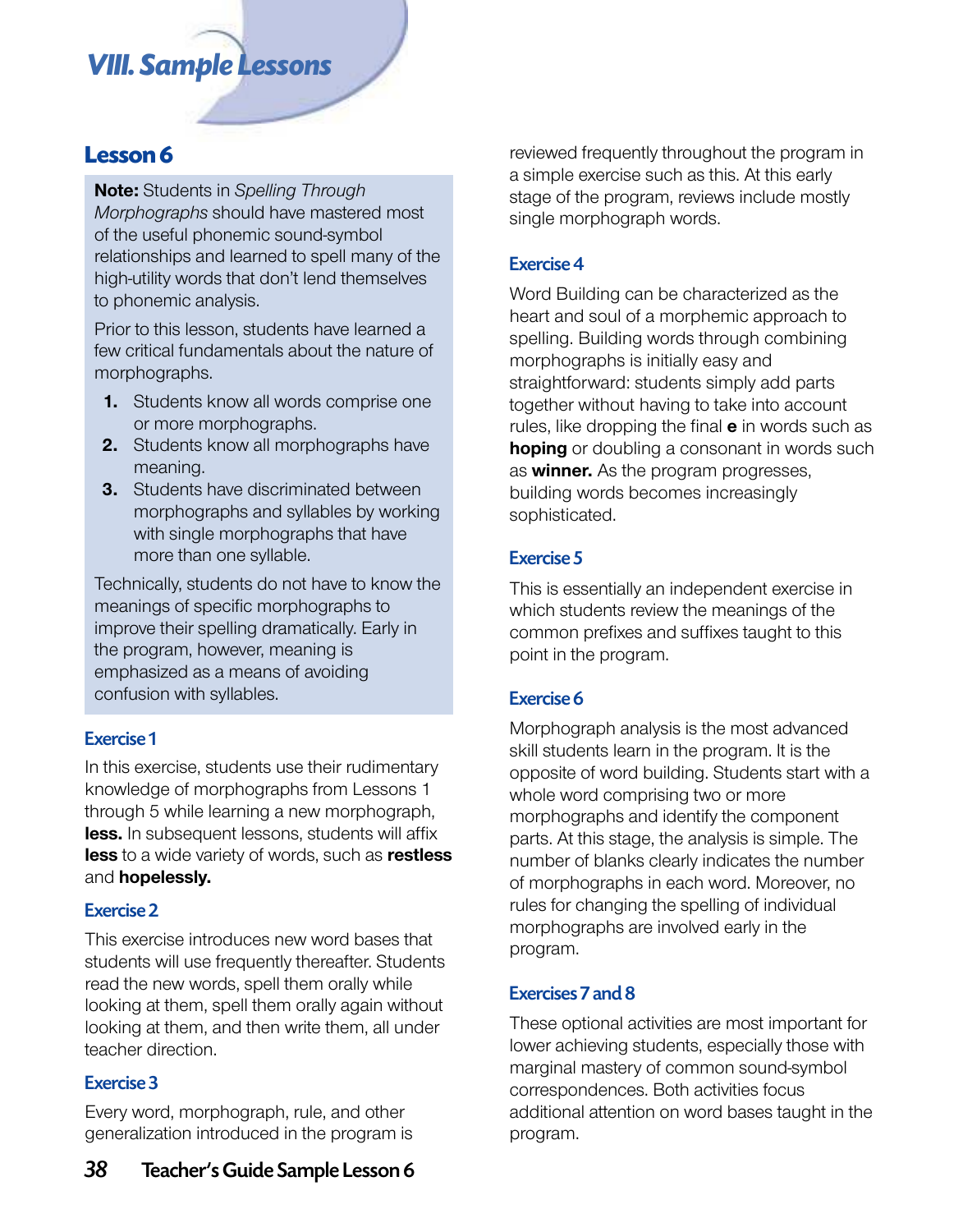



#### Word and Spelling Introduction

1. (Write on the board: take, author, motor, and help.) These words are made up of only one morphograph.

- 2. (Point to take.) What word? (S) Take. Spell take, Get ready, (S) (Repeat this procedure for each word.)
- 3. (Erase the words.) Spell the words again. First word: help. Get ready. (S) (Repeat until firm.)
- 4. (Repeat step 3 for author, take, and motor.)
- 5. Find part A on your worksheet. Get ready to write the words you just spelled.
- 6. First word: author. What word? (S) Author. Write author. (Repeat step 6 for help, motor, and take.)
- 7. You'll find the spellings of the words we're going to check in appendix A, section B.
- 8. (Call on a student.) Look up the spelling of author.
- 9. (Assign each of the remaining words to individual students.)
- 10. Get ready to check part A. Put an X next to any word you missed and write that word correctly.
- 11. (Call on the student who looked up author.) Spell author. (Write author on the board.)
- 12. (Repeat step 11 for each remaining word.)
- 13. Record your errors.

#### **EXERCISE 3**

#### **Spelling Review**

Find part **B** on your worksheet. You are going to write some words you have

spelled before.

- 1. First word: match. What word? (S) Match. Write match.
- 2. Repeat step 1 for sort, thick, quiet, spell, light, wonder, and spend.)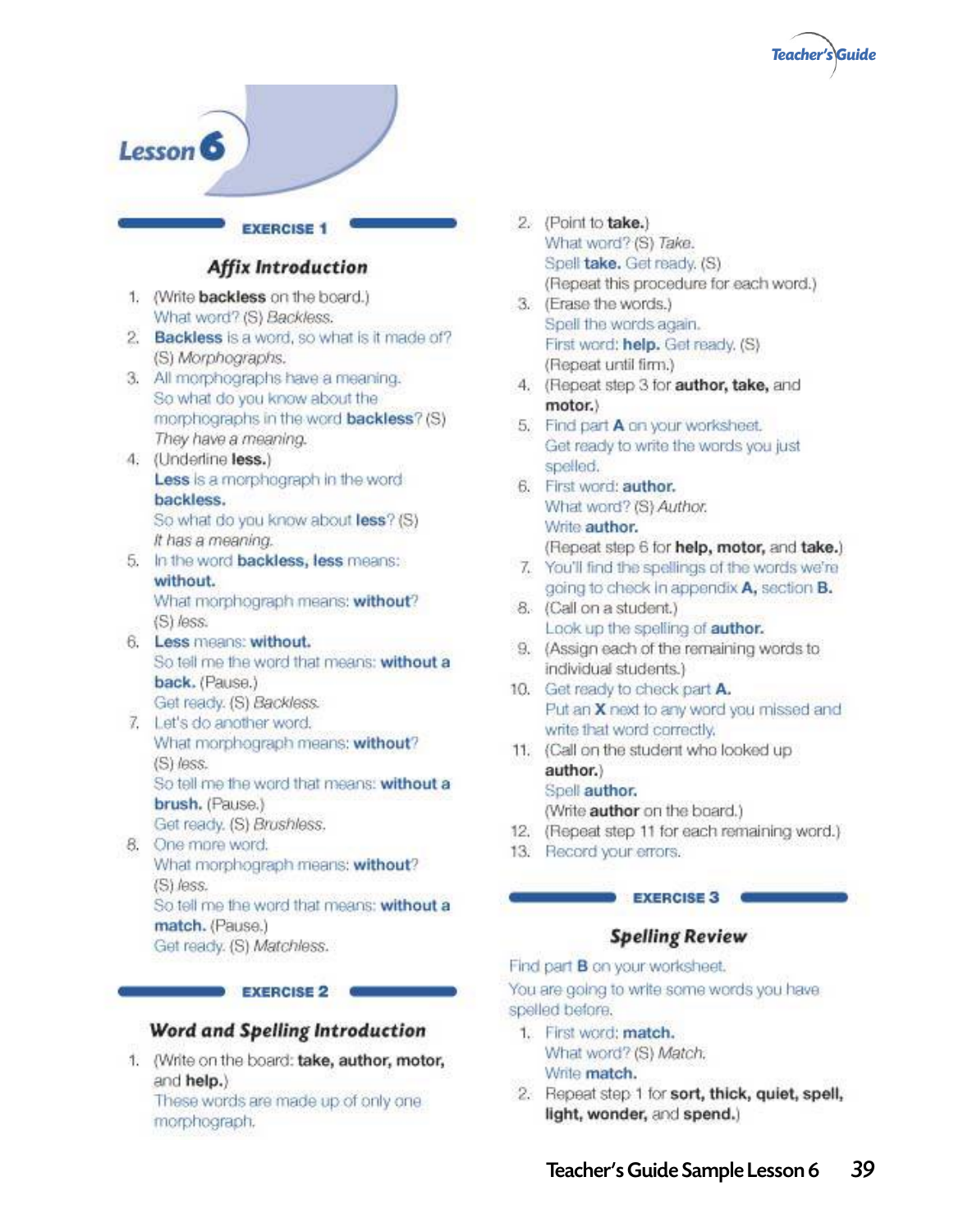

- 3. I will spell each word. Put an X next to any word you missed and write that word correctly. (Write each word on the board as you spell it.)
- 4. Record your errors.

#### **EXERCISE 4**

#### **Word Building**

Get ready to spell some words that have more than one morphograph.

- 1. First word: backless. What is the first morphograph in backless? (S) back. What is the next morphograph in backless? (S) less. Spell backless. Get ready. (S)
- 2. Next word: rematch. What is the first morphograph in rematch?  $(S)$  re. What is the next morphograph in rematch? (S) match. Spell rematch. Get ready. (S)
- 3. (For sorting, matchless, refreshing, and packing, have students identify each morphograph and spell each entire word.)
- 4. Find part C on your worksheet. You are going to write the words you just spelled.
- 5. First word: matchless. Write it.
- 6. Next word: refreshing. Write it.
- 7. (Repeat step 6 for rematch, backless, sorting, and packing.)
- 8. (Check spellings and have students rewrite any missed words.)
- 9. Record your errors.

### **EXERCISE 5**

Lesson<sup>C</sup> continued

### **Affix Review**

Note: If students have difficulty remembering the affix meanings, allow them to refer to the list of affix meanings in the back of their workbooks.

#### Find part D on your worksheet.

- 1. Complete part D on your own.
- 2. (Check and correct.)

#### **EXERCISE 6**

#### **Morphograph Analysis**

Find part E on your worksheet.

- 1. Fill in the blanks to show the morphographs in each word.
- 2. (Check and correct.)

#### **EXERCISE 7**

#### **Word Discrimination**

Note: Exercises 7 and 8 are optional. If you choose to skip these exercises, award points according to the procedure in steps 3-6. exercise 8.

#### Find part F on your worksheet.

- 1. Circle the words in the lines.
- 2. (Pause while students complete the exercise.)
- 3. Get ready to check part F. You should have three circles for number 1.
- 4. You should have three circles for number 2.
- 5. (Repeat step 4 for number 3: four circles, and number 4: three circles.)
- 6. Record your errors.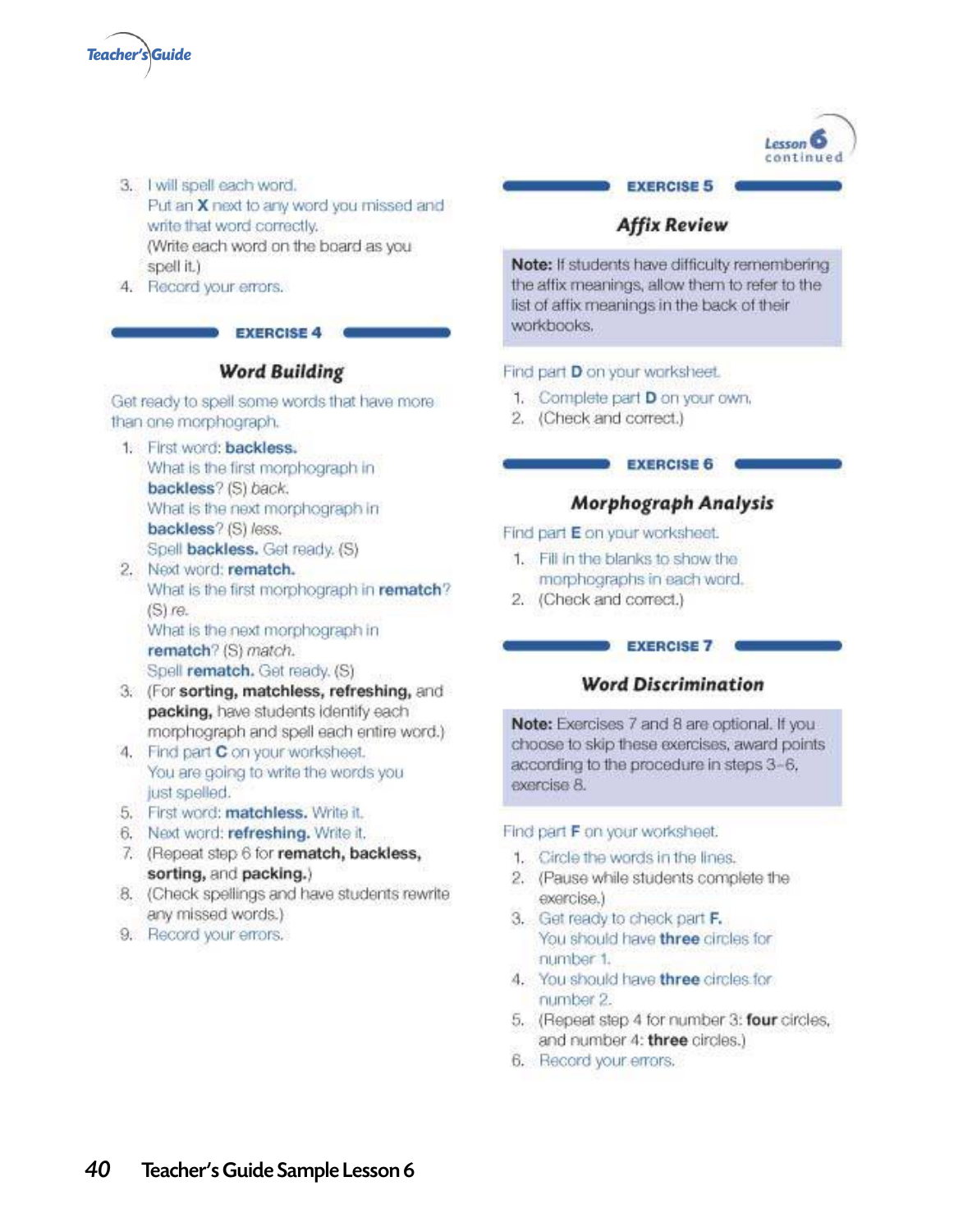



#### **EXERCISE 8**

### Fill In

#### Find the **Bonus Exercise** on your worksheet.

- 1. You'll do this exercise on your own.
- 2. Remember to spell each word yourself when you're filling in the blanks. (It is not necessary to check and correct this exercise.)
- 3. (Award a bonus point to students who complete the exercise.)
- 4. Record your errors and add them up. Figure out how many points you earned for your worksheet.
- 5. (Award oral points.)
- 6. Add up your points. (Pause, Instruct students to record their points on the Five-Lesson Point Summary.)

#### Supplemental Blackline Masters 1-5

Supplemental blackline masters on pages 206-207 provide additional practice on material covered in Lessons 1 through 5. You may assign any or all of the activities, and you may award bonus points.

#### Answer Key

### Part D

- 1. est the most
- $2.7e$ again
- $3.  $\cup \cap$$ not
- $4.$  ing when you do something
- 5. less without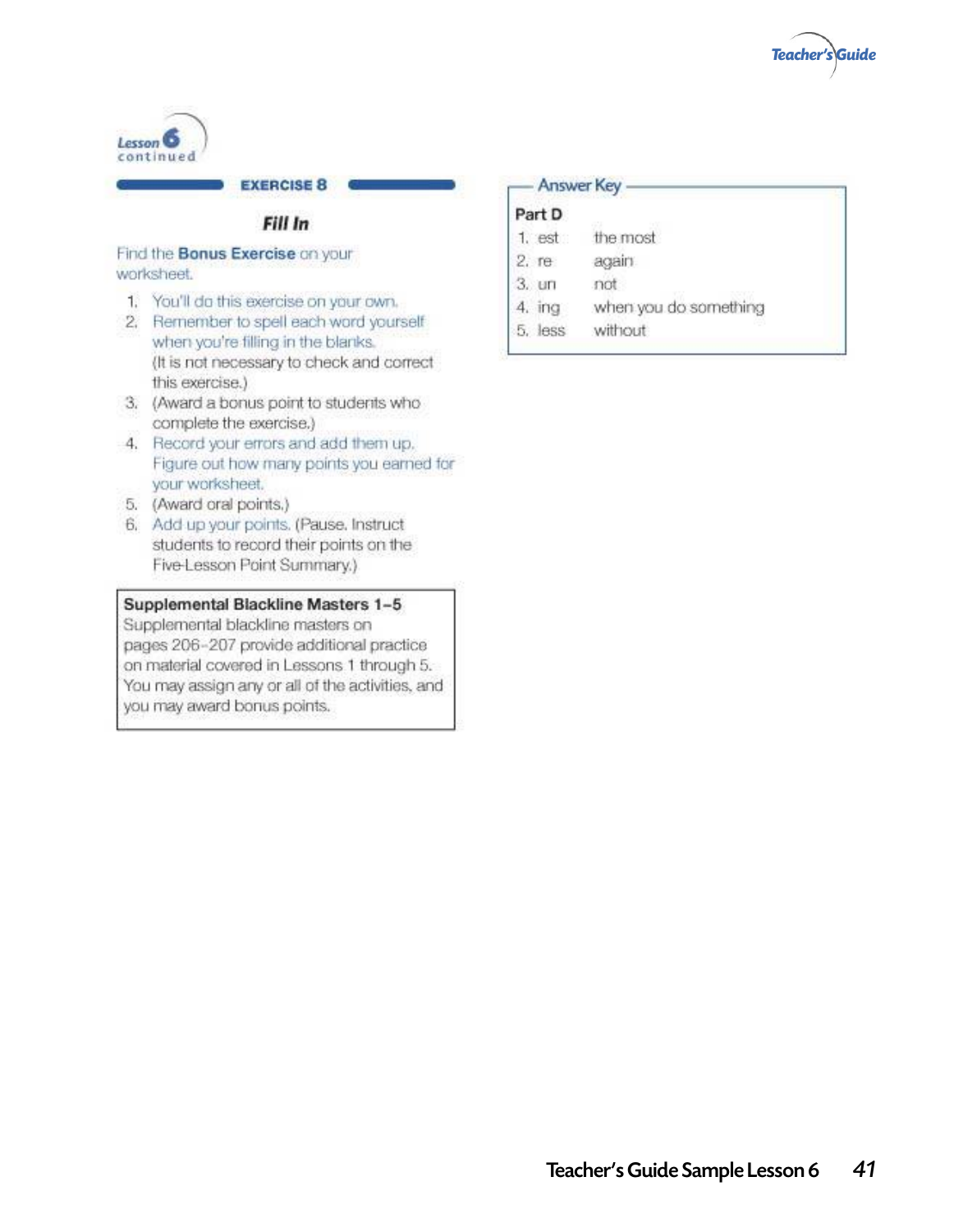

# $Part$   $\left\{ \right\}$

|           | ೧೮    |
|-----------|-------|
| $\sim$    | -10   |
| m<br>ಾಂಕ್ | ser – |
|           |       |



| and the state of the |   |  |
|----------------------|---|--|
|                      | . |  |
|                      |   |  |

# Part <sup>1</sup>

# Draw a line from each morphograph to its meaning.

- when you do something est ·
- · without re ·
- the most un ·
- · again ing ·
- less ·  $-$  not

#### 42 Teacher's Guide Sample Lesson 6